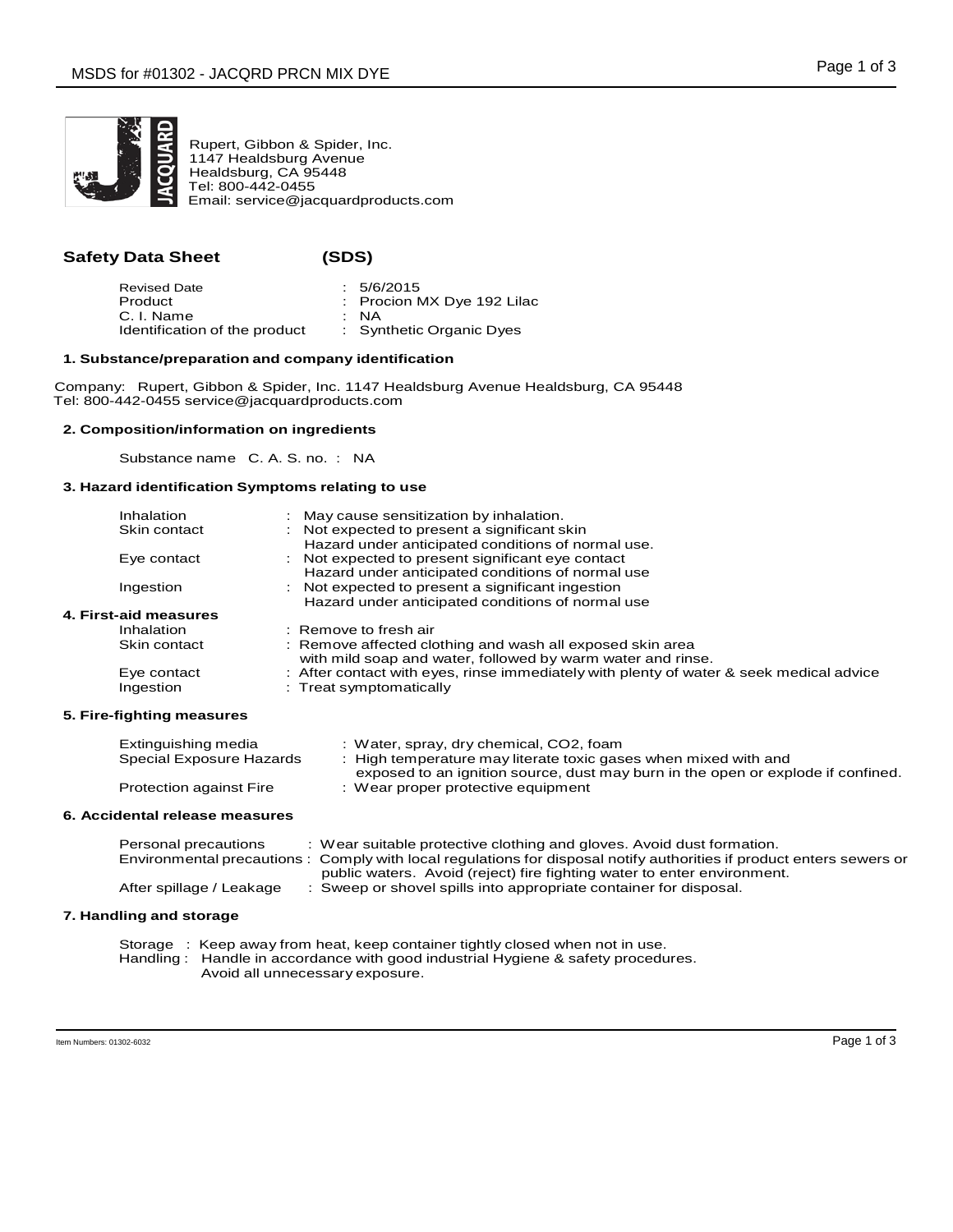

Rupert, Gibbon & Spider, Inc. 1147 Healdsburg Avenue Healdsburg, CA 95448 Tel: 800-442-0455 Email: service@jacquardproducts.com

## **8. Exposure controls and personal protection**

# Respiratory protection : Approved dust or mist respirator should be used if airborne particulate is generated

- when handling this material<br>: Gloves Skin protection<br>Eye Protection Eye Protection : Safety glasses with side-shields (frame goggles)<br>Ignition : When using, do not eat, drink or smote Ignition : When using, do not eat, drink or smote<br>Industrial hygiene : Local exhaust and general room ventila
	- : Local exhaust and general room ventilation are both essential to prevent accumulation of flammable vapor or dust moisture.

Due to the coloring properties of the product closed work clothes should be used, to avoid stains during manipulation.

## **9. Physical and chemical properties**

| Product                             | : Procion MX Dye 192 Lilac         |
|-------------------------------------|------------------------------------|
| C. I. Name                          | : NA                               |
| Chemical family                     | : Reactive Dyes                    |
| Appearance                          | : Ranges from Yellow to Dark Brown |
| Odor                                | : Odorless                         |
| <b>PH Value</b>                     | $(4.5 - 6.5)$                      |
| Initial boiling point $(^{\circ}c)$ | : No data available                |
| Density (Kg / m3)                   | $: 600 - 800$                      |
| Vapor Pressure (hpa)                | : Not applicable                   |
| Solubility in water (g/l)           | : $> 100$ g/l (25 <sup>o</sup> c)  |
| Flash point $(^{\circ}c)$           | : Not applicable                   |
| Auto ignition Temperature (°c)      | : No data available                |
| Explosion limits- Lower (%)         | : No data available                |
| Explosion limits – Upper (%)        | : No data available                |

### **10. Stability and reactivity**

| Hazardous Decomposition | : On exposure to high temperature, may decompose, releasing toxic vapors |
|-------------------------|--------------------------------------------------------------------------|
| Hazardous Reactions     | ∴ Stable                                                                 |
| Hazardous Properties    | : None under normal conditions                                           |
| Materials to avoid      | : Strong reducing agents, Oxidizing agent                                |

### **11. Toxicological information**

| Rat Oral LD 50 (mg/kg)         | $:$ > 5000                       |
|--------------------------------|----------------------------------|
| Rabbit Dermal LD 50 (mg/kg)    | : No data available              |
| Rat Inhalation LC 50 (mg/l/4h) | : No data available              |
| Mutagenic effects              | : No mutagenic effects reported. |
| Dermal Irritation (rabbit      | $:$ not an irritant              |
| Eyes irritation                | : Slightly irritant              |

### **12. Ecological information**

| L. ides LC 50 $(mq/l)$ | $: 1000 - 48h$      |
|------------------------|---------------------|
| WGK class (Germany     | : No data available |
| Biodegradation (%)     | : No data available |
| AOX                    | : 0                 |